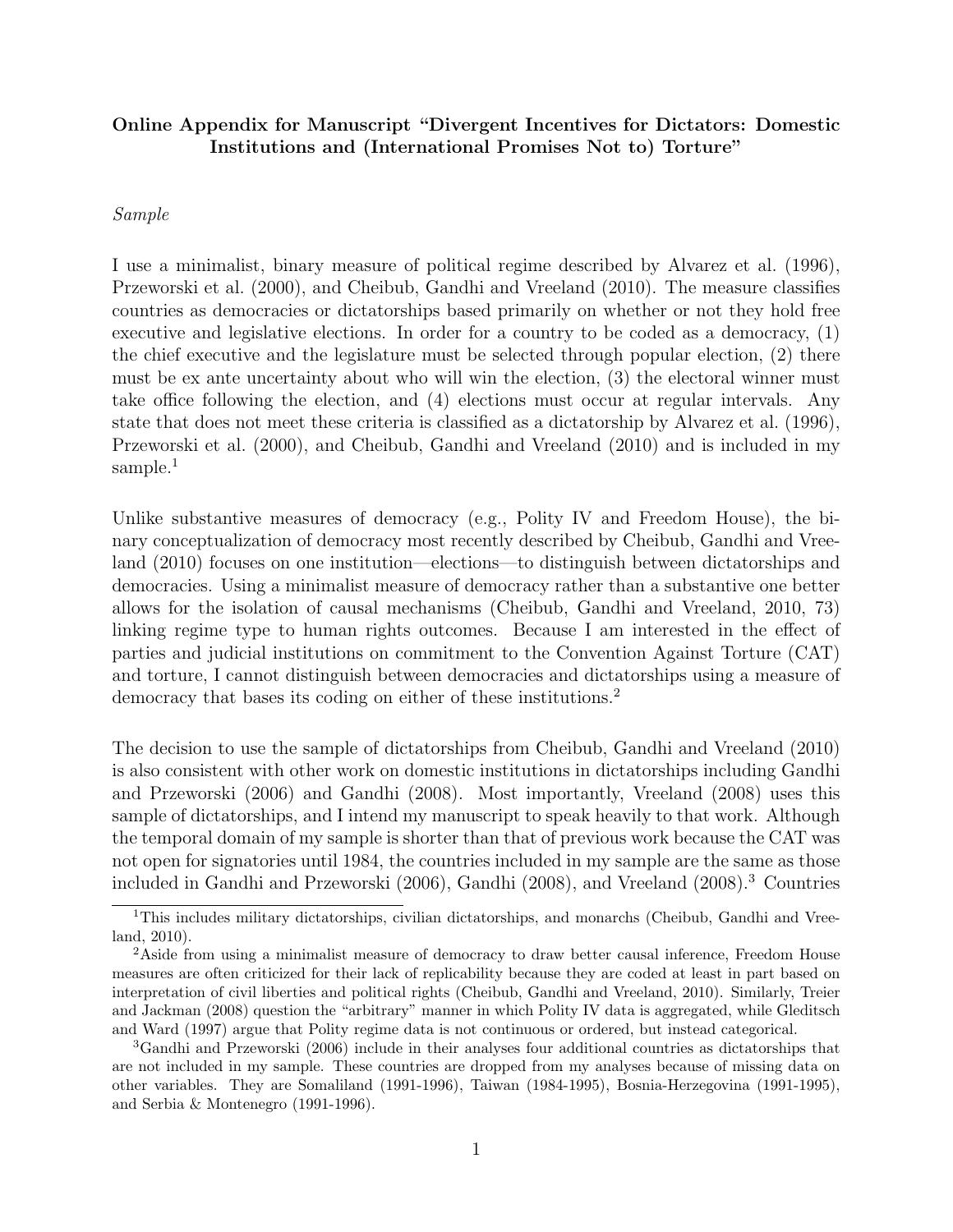that transition to democracy as coded by Alvarez et al. (1996), Przeworski et al. (2000), and Cheibub, Gandhi and Vreeland (2010) fall out of my sample of dictatorships; democracies that fail to hold competitive elections as coded by Alvarez et al. (1996), Przeworski et al. (2000), and Cheibub, Gandhi and Vreeland (2010) reenter the data set.

Table 1 below shows the 116 countries included in my sample based on regime data from Alvarez et al. (1996), Przeworski et al. (2000), and Cheibub, Gandhi and Vreeland (2010).

#### Table 1 about here.

#### Measure of CAT Commitment and Temporal Dependence

In the manuscript, I code CAT commitment as "1" in the year in which a dictatorship ratifies or accedes to the Convention and "1" every year thereafter unless a state removes itself as a party to the CAT. I am not interested in CAT Ratification; instead, I am interested in states being party to the treaty, whether in the first year or in any year thereafter. In this way, my work differs slightly from work seeking to determine the factors that affect initial CAT Ratification. The decision to use a measure in which CAT Commitment is a repeated event also allows me to use a bivariate probit model (BVP) without dropping observations on torture in the years following CAT ratification. But participation in the CAT, following the initial ratification decision, is not independent of participation the previous year. Importantly, Table 2 below shows that my main results for CAT ratification and torture still hold in both the BVP and the independent probit models even after observations of CAT participation after initial ratification decision are dropped. By allowing states to exit the sample when they ratify the CAT, both the BVP and the individual probit model for CAT Commitment take on the characteristics of a hazard or survival model (Beck, Katz and Tucker, 1998; Box-Steffensmeier and Jones, 2004).

#### Table 2 about here.

Although I controlled for temporal dependence using a third order polynomial time counter (Carter and Signorino, 2010), this only addresses the temporal dependence the strings of 0s (i.e., no CAT Commitment) and not the strings of 1s (i.e., since initial CAT Commitment) in my model. As shown in Table 2 above, my results are robust to dropping observations of subsequent CAT participation. Furthermore, if I use my original measure of CAT Commitment (i.e., where subsequent observations of CAT commitment are coded "1" rather than dropped from the sample) and include a third order polynomial time counter for the strings of 1s rather than for the strings of 0s, my results hold. The first column of Table 3 below shows the results reported in my manuscript (i.e., those that address the temporal dependence of the 0s). The second column of Table 3 shows that these results are robust to the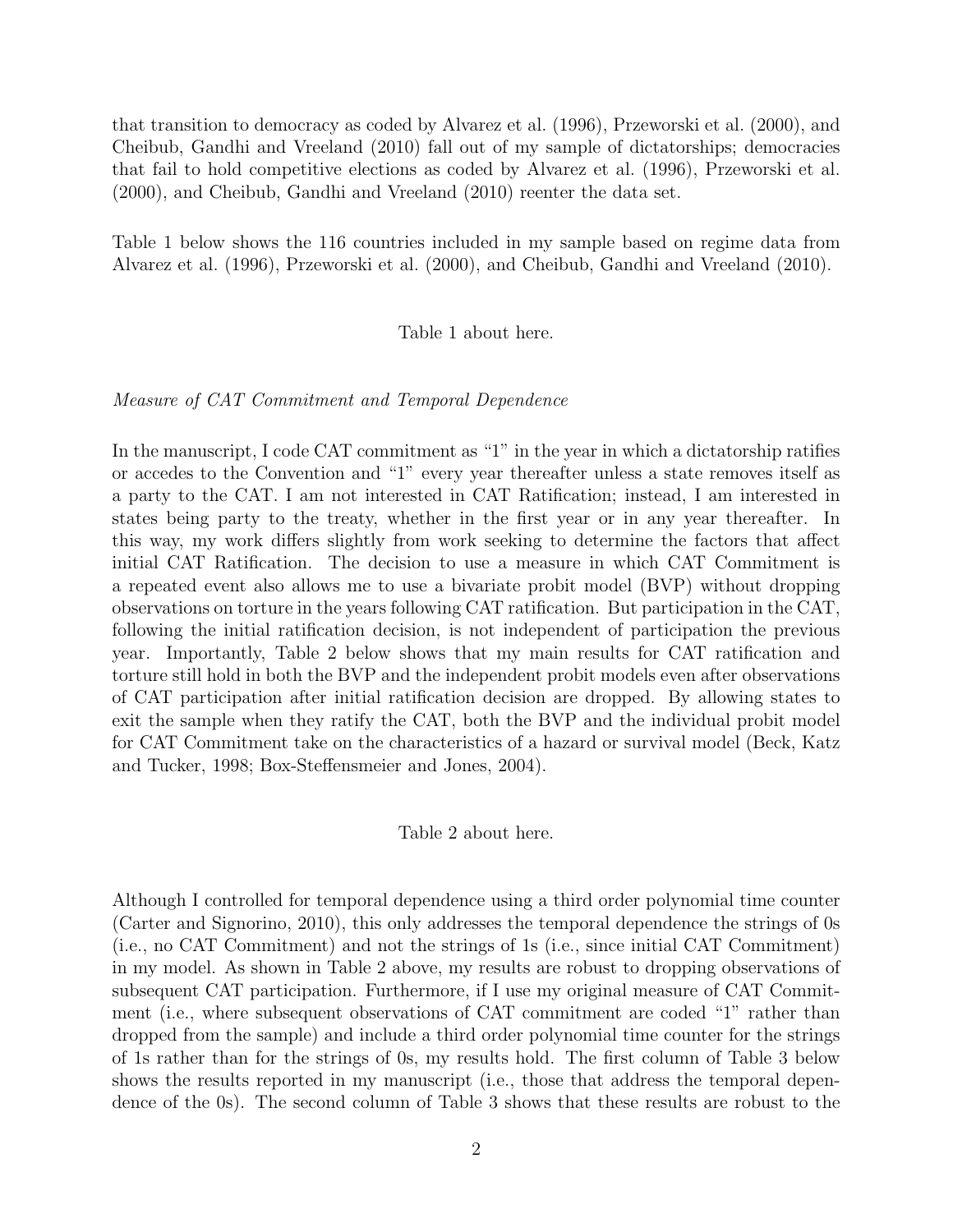inclusion of a third order polynomial time counter to address the temporal dependence of the 1s.

## Table 3 about here.

Table 4 below shows the years in which dictatorships in my sample first ratified the CAT.

### Table 4 about here.

## Measure of Torture

There are several reasons why I dichotomize the trichotomous Cingranelli and Richards (2004) measure of Torture. When possible, CIRI coders are instructed to derive categorical codes for each country-year based upon observed events (Cingranelli and Richards, 2010; Wood and Gibney, 2010). As a result, CIRI's trichotomous measure of torture is coded "2" in years in which there are no torture allegations against the state, coded "1" in years in which there are 1-49 torture allegations against the state, and coded "0" in years in which there 50 or more allegations of torture against the state. Importantly for my research purposes, CIRI's variable is coded a "1" if there is even a single incident of abuse in a given country-year. For example, if a rogue cop hits a criminal suspect once, it is coded as a "1" for that country-year in CIRI's torture data. Because I do not wish to draw inferences about that type of abuse, I chose to look only at abuse in which there were unquestionably more than 50 torture allegations in a given country-year.

There is also a debate in the literature about whether the decision to commit to an international human rights treaty is related to the decision to engage in human rights violations. Using the dichotomous measure of Systemic Torture allows me to run a bivariate probit model following Powell and Staton (2009), one of the main pieces of work to which I wish my manuscript to speak.

All ordinal scales, including CIRI's measure of torture, suffer from truncation (Cingranelli and Richards, 2010). Fortunately, however, truncation in the dependent variable biases inferences toward null findings (King, Keohane and Verba, 1994, 130). Consequently, the results presented using my dichotomous measure of Systemic Torture instead of the Cingranelli and Richards (2004) trichotomous measure of Torture results in a more conservative estimate of my results. Although I cannot test the robustness of my results to CIRI's trichotomous measure of Torture using a bivariate probit model, Table 5 shows that my results are robust to using the trichotomous measure in an individual ordered probit model.

Table 5 about here.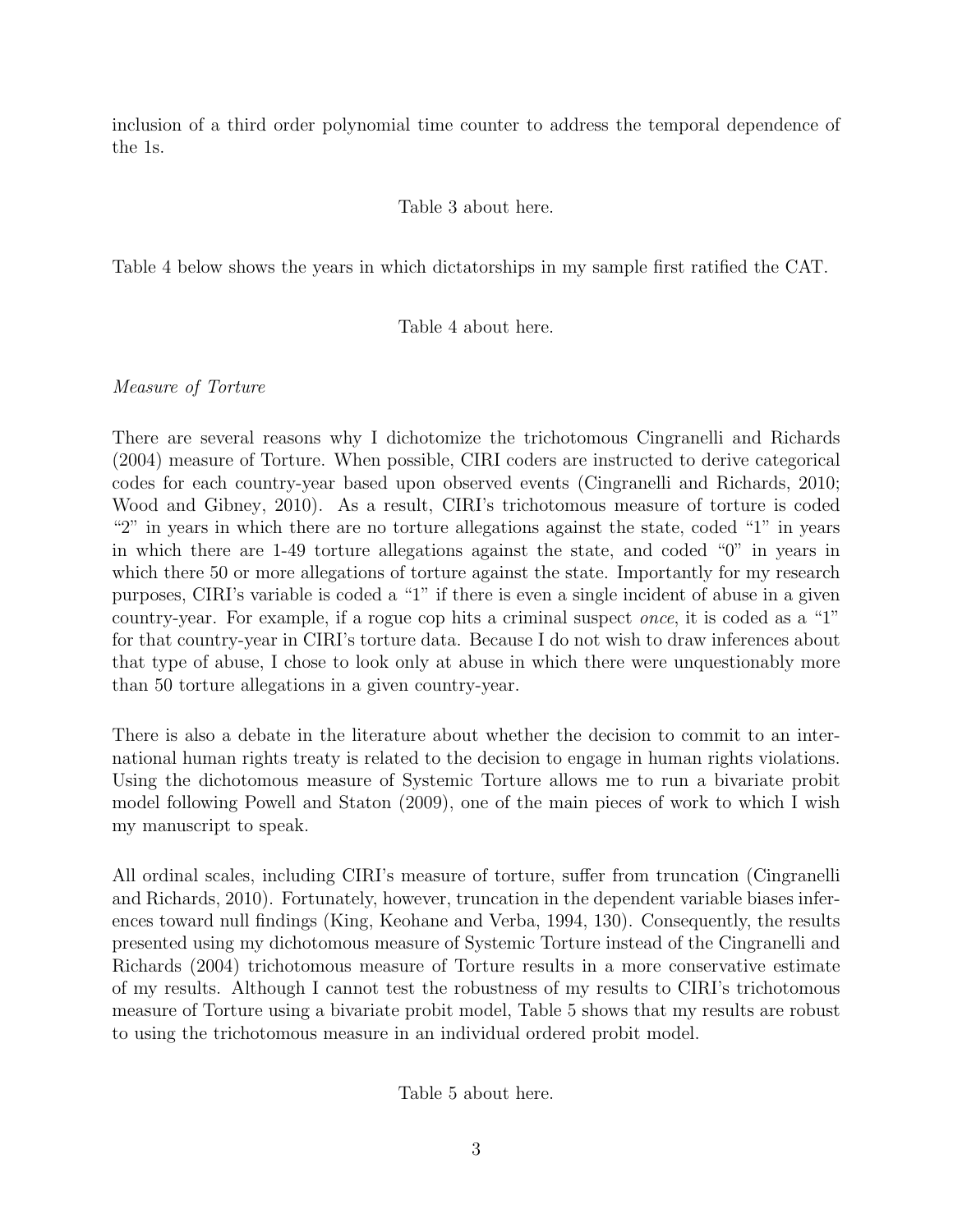# References

- Alvarez, Michael, José Cheibub, Fernando Limongi and Adam Przeworski. 1996. "Classifying Political Regimes." Studies in Comparative International Development 31(2):1–37.
- Beck, Neal, Jonathan Katz and Richard Tucker. 1998. "Beyond Ordinary Logic: Taking Time Seriously in Binary-Time-Series-Cross-Section Models." American Journal of Political Science 42:1260–1288.
- Box-Steffensmeier, Janet M. and Bradford S. Jones. 2004. Event History Modeling. New York: Cambridge University Press.
- Bueno de Mesquita, Bruce, George W. Downs, Alastair Smith and Feryal Marie Cherif. 2005. "Thinking Inside the Box: A Closer Look at Democracy and Human Rights." International Studies Quarterly 49:439–457.
- Carter, David B. and Curtis S. Signorino. 2010. "Back to the Future: Modeling Time Dependence in Binary Data." Political Analysis 18(3):271.
- Cheibub, Jose Antonio, Jennifer Gandhi and James Raymond Vreeland. 2010. "Democracy and Dictatorship Revisited." Public Choice 143(1):67–101.
- Cingranelli, David L. and David L. Richards. 2004. "The Cingranelli-Richards (CIRI) Human Rights Dataset.". URL: http://www.humanrightsdata.org
- Cingranelli, David L. and David L. Richards. 2010. "The Cingranelli and Richards (CIRI) Human Rights Data Project." Human Rights Quarterly 32(2):401–424.
- Dallin, Alexander and George Breslauer. 1970. Political Terror in Communist Systems. Stanford: Stanford University Press.
- Davenport, Christian. 2007*a.* State Repression and the Domestic Democratic Peace. New York: Cambridge University Press.
- Davenport, Christian. 2007b. "State Repression and the Tyrannical Peace." Journal of Peace Research 44(4):485.
- Davenport, Christian and David Armstrong. 2004. "Democracy and the Violation of Human Rights: A Statistical Analysis from 1976-1996." American Journal of Political Science 48(3):538–554.
- Fein, Helen. 1995. "More Murder in the Middle: Life-Integrity Violations and Democracy in the World." Human Rights Quarterly 17:170–191.
- Finnemore, Martha and Katherine Sikkink. 1998. "Norms and International Relations Theory." International Organization 52(4):887–917.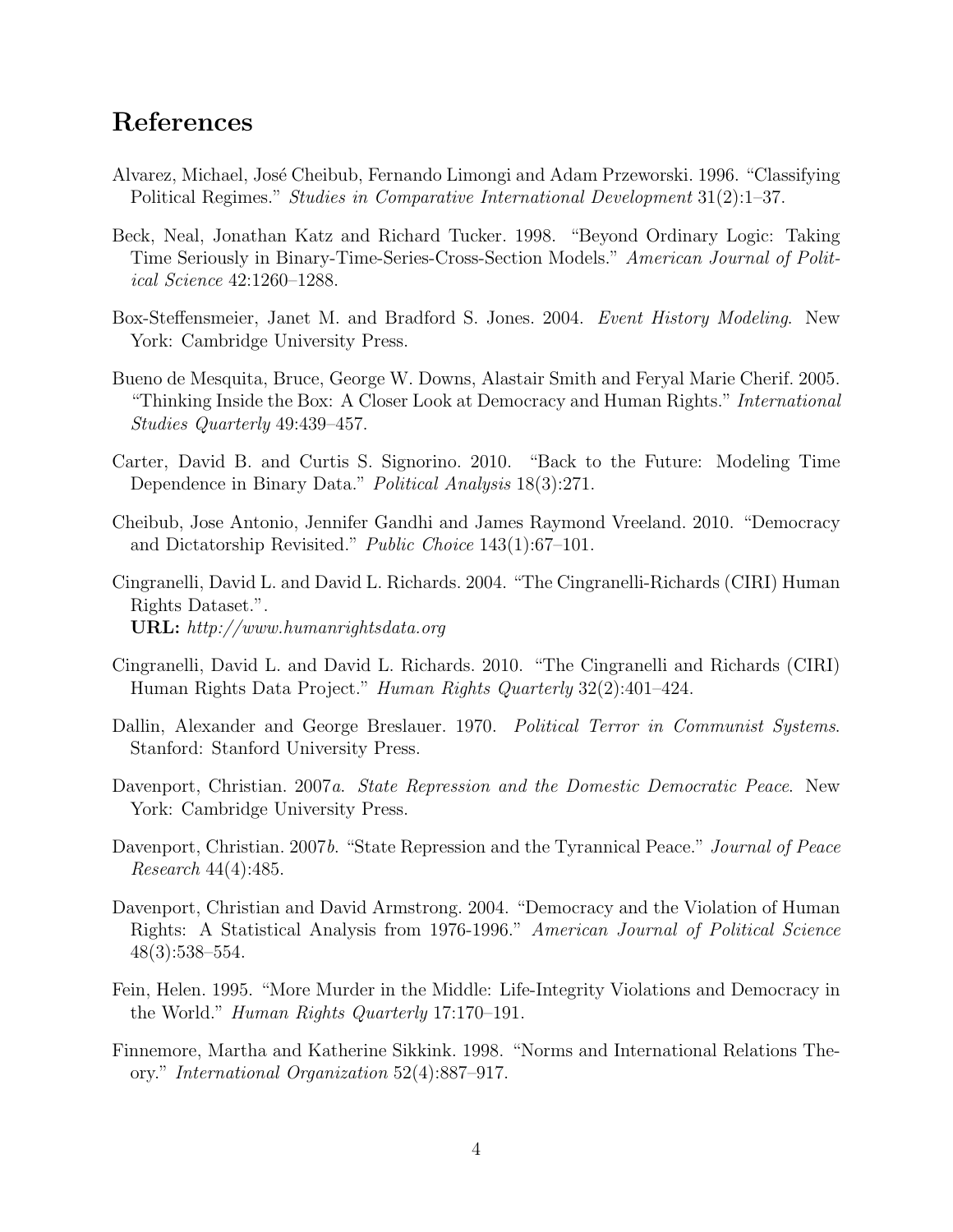- Gandhi, Jennifer. 2008. Political Institutions Under Dictatorship. Cambridge University Press.
- Gandhi, Jennifer and Adam Przeworski. 2006. "Cooperation, Cooptation, and Rebellion Under Dictatorships." Economics & Politics  $18(1)$ :1–26.
- Gartner, Scott S. and Patrick M. Regan. 1996. "Threat and Repression: The Non-Linear Relationship between Government and Opposition Violence." Journal of Peace Reearch 33(3):273–288.
- Gleditsch, Kristian and Michael Ward. 1997. "Double Take: A Re-Examination of Democracy and Autocracy in Modern Polities." Journal of Conflict Resolution 41:361–382.
- Goodliffe, Jay and Darren G. Hawkins. 2006. "Explaining Commitment: States and the Convention against Torture." Journal of Politics 68(2):358–371.
- Gurr, Ted. 1986. The Political Origins of State Violence and Terror: A Theoretical Analysis. In Government Violence and Repression: An Agenda for Research, ed. Michael Stohl and George Lopez. New York: Greenwood Press.
- Hathaway, Oona A. 2002. "Do Human Rights Treaties Make a Difference?" Yale Law Journal 111:1935–2042.
- Hollyer, James R. and B. Peter Rosendorff. 2010. "Why Do Authoritarian Regimes Sign the Convention Against Torture? Signaling, Domestic Politics, and Non-Compliance." Working Paper available at  $http://homepages.nyu.edu/*jrh343/CAT wersion11.pdf*.$
- Kalyvas, Stathis N. 2006. *The Logic of Violence in Civil War*. Cambridge University Press.
- Keith, Linda Camp, C. Neal Tate and Steven C. Poe. 2009. "Is the Law a Mere Parchment Barrier to Human Rights Abuse?" The Journal of Politics 71(02):644–660.
- King, Gary, Robert Keohane and Sidney Verba. 1994. Designing Social Inquiry. Princeton: Princeton University Press.
- Lichbach, Mark. 1987. "Deterrence or Escalation? The Puzzle of Aggregate Studies of Repression and Dissent." Journal of Conflict Resolution 31:266–297.
- Lust-Okar, Ellen. 2005. Structuring Conflict in the Arab World: Incumbents, Opponents, and Institutions. Cambridge Univ Press.
- Powell, Emilia J. and Jeffrey K. Staton. 2009. "Domestic Judicial Institutions and Human Rights Treaty Violation." International Studies Quarterly 53(1):149 – 174.
- Przeworski, Adam, Michael Alvarez, José Antonio Cheibub and Fernando Limongi. 2000. Democracy and Development: Political Insititutions and Well-Being in the World, 1950– 1990. New York: Cambridge University Press.
- Tate, C. Neal and Linda Camp Keith. 2009. "Conceptualizing and Operationalizing Judicial Independence Globally." Working paper.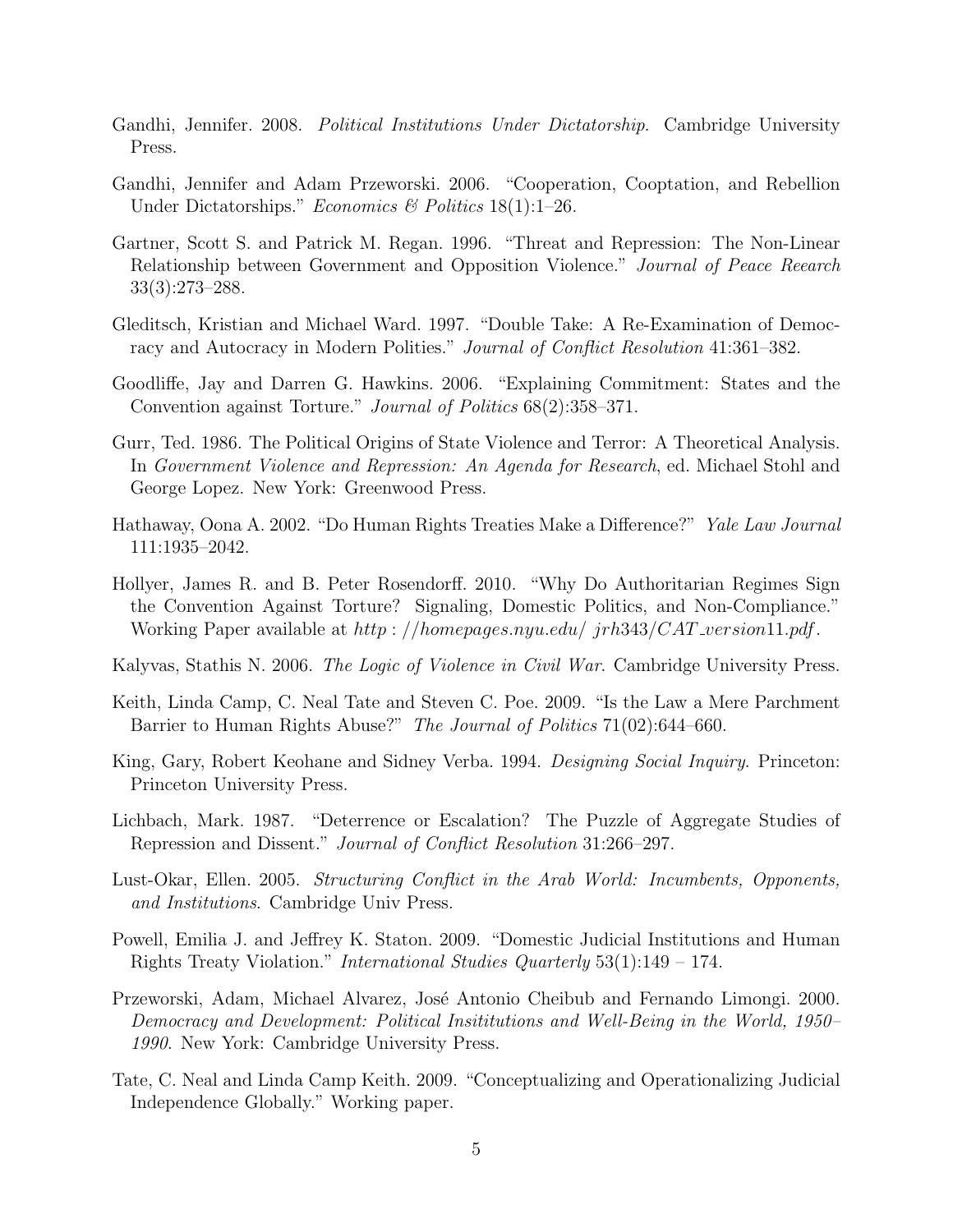- Treier, Shawn and Simon Jackman. 2008. "Democracy as a Latent Variable." American Journal of Political Science 52(1):201–217.
- Vreeland, James Raymond. 2008. "Political Institutions and Human Rights: Why Dictatorships Enter into the United Nations Convention Against Torture." International Organization 62(1):65–101.
- Walter, Eugene. 1969. Terror and Resistance. New York: Oxford University Press.
- Wood, Reed and Mark Gibney. 2010. "The Political Terror Scale (PTS): A Re-Introduction and Comparison." Human Rights Quarterly Forthcoming .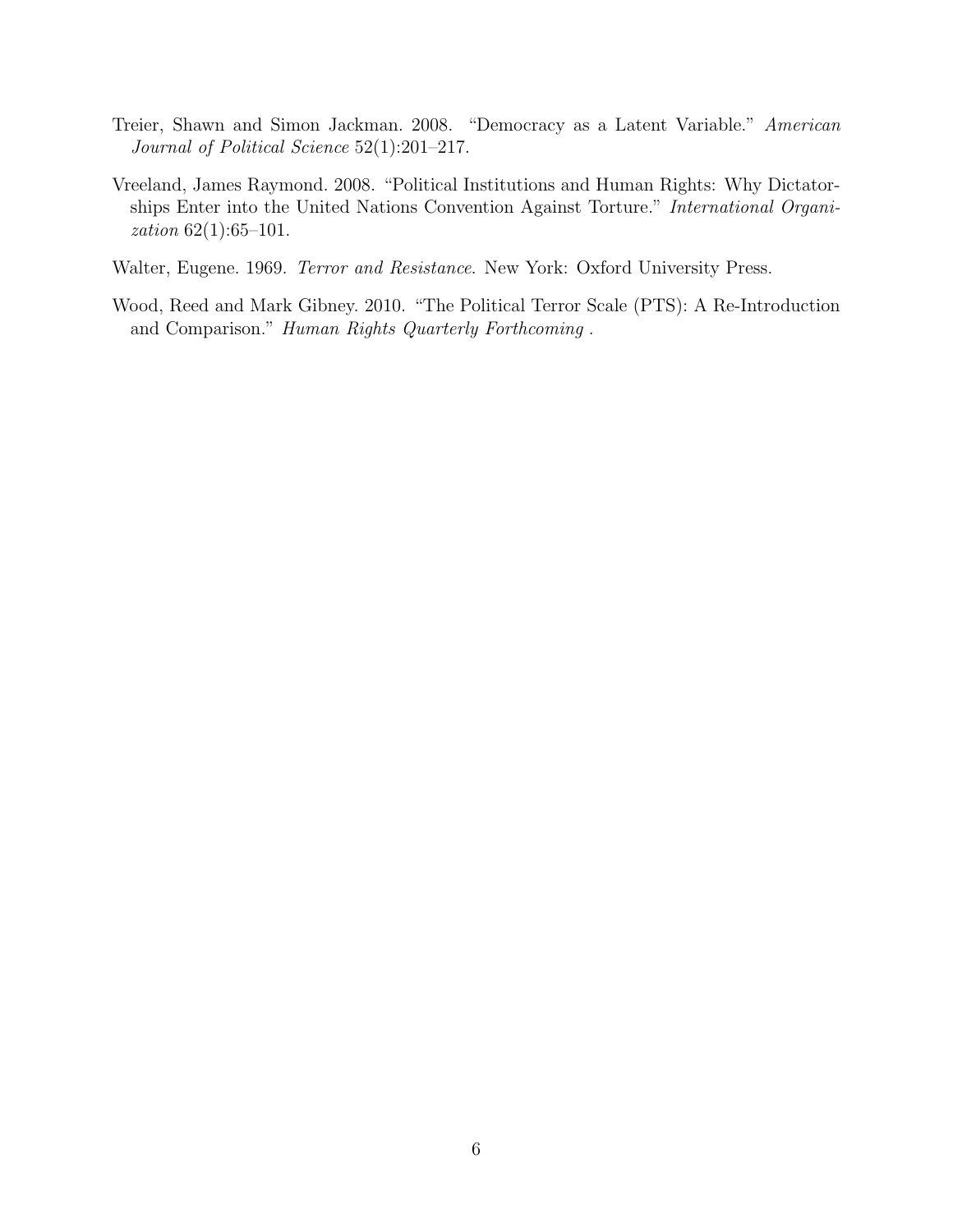| Country                  | $\boldsymbol{\mathrm{Y}}$ ears | Country                           | Years                |
|--------------------------|--------------------------------|-----------------------------------|----------------------|
| Afghanistan              | 1984-1996                      | Sao Tome & Principe               | 1984-1990            |
| Albania                  | 1984-1991                      | Saudi Arabia                      | 1984-1996            |
| Algeria                  | 1984-1996                      | Senegal                           | 1984-1996            |
|                          |                                |                                   |                      |
| Angola                   | 1984-1996                      | Seychelles                        | 1984-1996            |
| Azerbaijan               | 1991-1996                      | Sierra Leone                      | 1984-1995            |
| Bahrain                  | 1984-1996                      | Singapore                         | 1984-1996            |
| Bangladesh               | 1984-1989                      | Somalia                           | 1984-1996            |
| Belarus                  | 1991-1996                      | South Africa                      | 1984-1993            |
| Benin                    | 1984-1990                      | Sri Lanka                         | 1984-1988            |
| Bhutan                   | 1984-1996                      | Sudan                             | 1984-1985, 1989-1996 |
| Botswana                 | 1984-1996                      | Suriname                          | 1984-1987, 1990      |
|                          |                                |                                   |                      |
| Brunei Darussalam        | 1984-1996                      | Swaziland                         | 1984-1996            |
| Bulgaria                 | 1984-1989                      | Syrian Arab Republic              | 1984-1996            |
| Burkina Faso             | 1984-1996                      | Tajikistan                        | 1991-1996            |
| Burundi                  | 1984-1992, 1996                | Tanzania                          | 1984-1996            |
| Cambodia                 | 1984-1996                      | Thailand                          | 1991                 |
| Cameroon                 | 1984-1996                      | Togo                              | 1984-1996            |
| Cape Verde               | 1984-1990                      | Tonga                             | 1984-1996            |
|                          |                                |                                   |                      |
| Central African Republic | 1984-1992                      | Tunisia                           | 1984-1996            |
| Chad                     | 1984-1996                      | Turkmenistan                      | 1991-1996            |
| Chile                    | 1984-1989                      | U.S.S.R.                          | 1984-1990            |
| China                    | 1984-1996                      | Uganda                            | 1985-1996            |
| Comoros                  | 1984-1988, 1995-1996           | United Arab Emirates              | 1984-1996            |
| Congo (Republic of)      | 1984-1991                      | Uruguay                           | 1984                 |
|                          |                                | Uzbekistan                        |                      |
| Cuba                     | 1984-1996                      |                                   | 1991-1996            |
| Czechoslovakia           | 1984-1988                      | Vietnam                           | 1984-1996            |
| Djibouti                 | 1984-1996                      | Western Samoa                     | 1984-1996            |
| Egypt                    | 1984-1996                      | Yemen Arab Republic (North, Sana) | 1984-1989            |
| Equatorial Guinea        | 1984-1996                      | Yemen PDR (South, Aden)           | 1984-1989            |
| Eritrea                  | 1993-1996                      | Yugoslavia                        | 1984-1990            |
| Ethiopia                 | 1984-1996                      | Zaire                             | 1984-1996            |
|                          |                                |                                   |                      |
| Fiji                     | 1984-1996                      | Zambia                            | 1984-1990            |
| Gabon                    | 1984-1996                      | Zimbabwe                          | 1984-1996            |
| Gambia                   | 1984-1996                      |                                   |                      |
| Georgia                  | 1991-1996                      |                                   |                      |
| Ghana                    | 1984-1992                      |                                   |                      |
| Guatemala                | 1984-1985                      |                                   |                      |
|                          |                                |                                   |                      |
| Guinea                   | 1984-1996                      |                                   |                      |
| Guinea-Bissau            | 1984-1996                      |                                   |                      |
| Guyana                   | 1984-1991                      |                                   |                      |
| Haiti                    | 1984-1993                      |                                   |                      |
| Hungary                  | 1984-1989                      |                                   |                      |
| Indonesia                | 1984-1996                      |                                   |                      |
| Iran                     |                                |                                   |                      |
|                          | 1984-1996                      |                                   |                      |
| Iraq                     | 1984-1996                      |                                   |                      |
| Ivory Coast              | 1984-1996                      |                                   |                      |
| Jordan                   | 1984-1996                      |                                   |                      |
| Kazakhstan               | 1991-1996                      |                                   |                      |
| Kenya                    | 1984-1996                      |                                   |                      |
|                          |                                |                                   |                      |
| Korea (North)            | 1984-1996                      |                                   |                      |
| Korea (South)            | 1984-1987                      |                                   |                      |
| Kuwait                   | 1984-1996                      |                                   |                      |
| Kyrgyz Republic          | 1991-1996                      |                                   |                      |
| Laos PDR                 | 1984-1996                      |                                   |                      |
| Lesotho                  | 1984-1992                      |                                   |                      |
| Liberia                  | 1984-1996                      |                                   |                      |
|                          | 1984-1996                      |                                   |                      |
| Libya                    |                                |                                   |                      |
| Madagascar               | 1984-1992                      |                                   |                      |
| Malawi                   | 1984-1993                      |                                   |                      |
| Malaysia                 | 1984-1996                      |                                   |                      |
| Maldives                 | 1984-1996                      |                                   |                      |
| Mali                     | 1984-1991                      |                                   |                      |
| Mauritania               |                                |                                   |                      |
|                          | 1984-1996                      |                                   |                      |
| Mexico                   | 1984-1996                      |                                   |                      |
| Moldova                  | 1991-1995                      |                                   |                      |
| Mongolia                 | 1984-1991                      |                                   |                      |
| Morocco                  | 1984-1996                      |                                   |                      |
| Mozambique               | 1984-1996                      |                                   |                      |
| Myanmar                  | 1984-1996                      |                                   |                      |
|                          |                                |                                   |                      |
| Nepal                    | 1984-1990                      |                                   |                      |
| Niger                    | 1984-1992, 1996                |                                   |                      |
| Nigeria                  | 1984-1996                      |                                   |                      |
| Oman                     | 1984-1996                      |                                   |                      |
| Pakistan                 | 1984-1987                      |                                   |                      |
|                          |                                |                                   |                      |
| Panama                   | 1984-1988                      |                                   |                      |
| Paraguay                 | 1984-1996                      |                                   |                      |
| Peru                     | 1990-1996                      |                                   |                      |
| Philippines              | 1984-1985                      |                                   |                      |
| Poland                   | 1984-1988                      |                                   |                      |
| Qatar                    |                                |                                   |                      |
|                          | 1984-1996                      |                                   |                      |
|                          |                                |                                   |                      |
| Republic of Yemen        | 1990-1996                      |                                   |                      |
| Romania<br>Rwanda        | 1984-1989                      |                                   |                      |

# Table 1: Sample of Dictatorships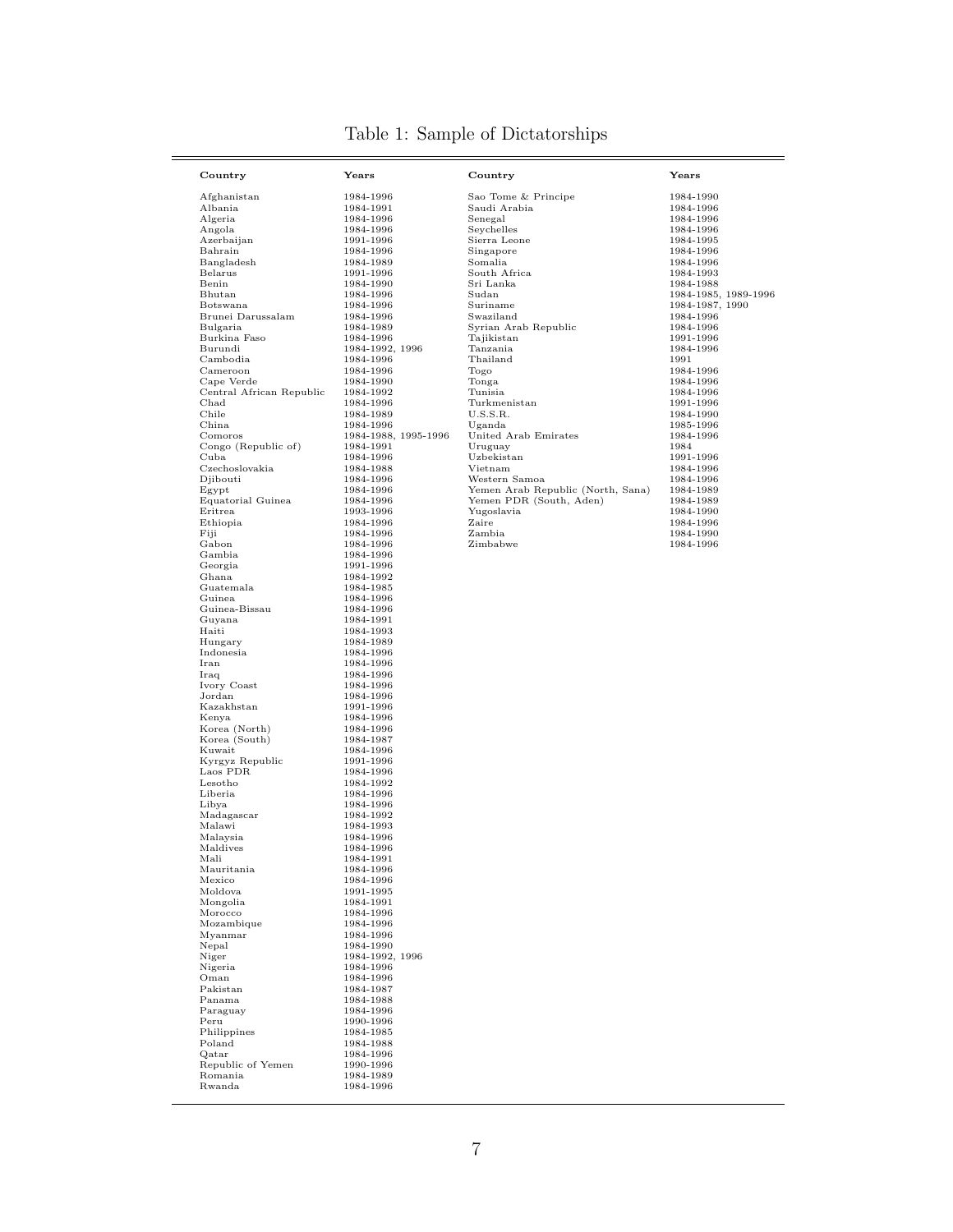| Dependent Variable:<br><b>CAT</b> Commitment                                                                                                                                                           | $_{\rm{SUR}}$<br>$_{\rm BVP}$ | Individual<br>Probit |
|--------------------------------------------------------------------------------------------------------------------------------------------------------------------------------------------------------|-------------------------------|----------------------|
| $Partu_t$                                                                                                                                                                                              | $1.797**$                     | 1.776**              |
|                                                                                                                                                                                                        | (0.777)                       | (0.807)              |
| $CIM_t$                                                                                                                                                                                                | 0.572                         | 0.470                |
|                                                                                                                                                                                                        | (0.655)                       | (0.701)              |
| $Party_t * CIM_t$                                                                                                                                                                                      | $-1.997**$                    | $-1.928*$            |
|                                                                                                                                                                                                        | (1.042)                       | (1.084)              |
| $Systemic\,\,Torture_{t-1}$                                                                                                                                                                            | 0.005                         | $-0.007$             |
|                                                                                                                                                                                                        | (0.231)                       | (0.235)              |
| $Commonunist_t$                                                                                                                                                                                        | 0.299                         | 0.303                |
|                                                                                                                                                                                                        | (0.512)                       | (0.512)              |
| $Muslim_{t}$                                                                                                                                                                                           | 0.126                         | 0.113                |
|                                                                                                                                                                                                        | (0.317)                       | (0.323)              |
| $Population_t$                                                                                                                                                                                         | 0.005                         | 0.000                |
|                                                                                                                                                                                                        | (0.008)                       | (0.001)              |
| $GDP/Capita_t$                                                                                                                                                                                         | 0.018                         | 0.024                |
|                                                                                                                                                                                                        | (0.027)                       | (0.078)              |
| $Trade/GDP_t$                                                                                                                                                                                          | $-0.001$                      | $-0.001$             |
|                                                                                                                                                                                                        | (0.002)                       | (0.002)              |
| Loq – pseudo likelihood                                                                                                                                                                                | T                             | $-74.098$            |
| N                                                                                                                                                                                                      |                               | 478                  |
|                                                                                                                                                                                                        |                               |                      |
|                                                                                                                                                                                                        | $_{\rm{SUB}}$<br>$_{\rm BVP}$ | Individual<br>Probit |
|                                                                                                                                                                                                        | $1.477**$                     | $1.271**$            |
|                                                                                                                                                                                                        | (0.614)                       | (0.594)              |
|                                                                                                                                                                                                        | 0.657                         | 0.575                |
|                                                                                                                                                                                                        | (0.613)                       | (0.610)              |
|                                                                                                                                                                                                        | $-1.780**$                    | $-1.490*$            |
|                                                                                                                                                                                                        | (0.838)                       | (0.810)              |
|                                                                                                                                                                                                        | $-0.369$                      | $-0.369$             |
|                                                                                                                                                                                                        | (0.326)                       | (0.326)              |
|                                                                                                                                                                                                        | $-0.585**$                    | $-0.647*$            |
|                                                                                                                                                                                                        |                               |                      |
|                                                                                                                                                                                                        | (0.346)<br>0.001              | (0.350)<br>$-0.000$  |
|                                                                                                                                                                                                        | (0.005)                       | (0.005)              |
|                                                                                                                                                                                                        | $0.511***$                    | $0.442***$           |
|                                                                                                                                                                                                        | (0.073)                       |                      |
|                                                                                                                                                                                                        | $_{0.001}$                    | (0.171)<br>$0.001*$  |
|                                                                                                                                                                                                        | (0.001)                       | (0.001)              |
| <b>Systemic Torture</b><br>$Partu_t$<br>$CIM_t$<br>$Partu_t * CIM_t$<br>$CAT$ Commitment <sub>t-1</sub><br>$Commonunist_t$<br>$E$ conomic $G$ rowth <sub>t</sub><br>$Civil \; War_t$<br>$Population_t$ | 0.023                         | 0.025                |
| Dependent Variable:<br>$GDP/Capita_t$                                                                                                                                                                  | (0.018)                       | (0.018)              |
|                                                                                                                                                                                                        | $-0.005***$                   |                      |
| $Trade/GDP_t$                                                                                                                                                                                          |                               | $-0.005***$          |
| $\rho$                                                                                                                                                                                                 | (0.002)<br>$0.278**$          | (0.002)              |
|                                                                                                                                                                                                        | (0.116)                       |                      |
| $Log - pseudo\ likelihood$                                                                                                                                                                             | $-348.726$                    | $-228.591$           |

Table 2: CAT Commitment & Torture (Survival Model of Commitment)

NOTES: \*  $p < 0.10$  \*\*  $p < 0.05$ ; \*\*\*  $p < 0.01$ ; (two-tailed). Robust standard errors in parentheses. Coefficients on third order polynominal time counters and constants not reported. Sample size: 116 dictatorships from 19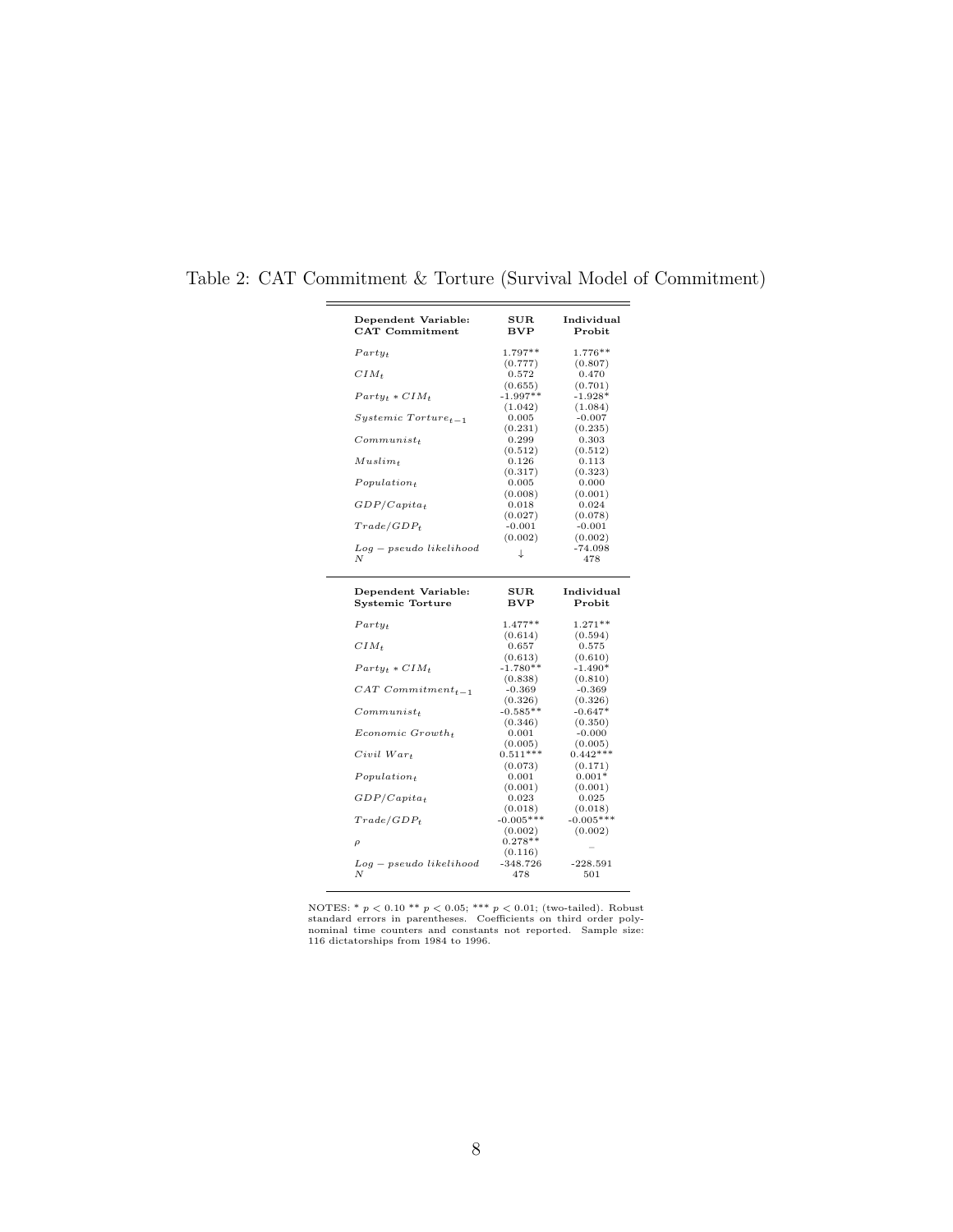$\overline{a}$ 

| Dependent Variable:<br><b>CAT</b> Commitment | $\overline{\mathrm{SUR}}$<br>BVP | $_{\rm{SUB}}$<br>BVP |
|----------------------------------------------|----------------------------------|----------------------|
| $Partu_t$                                    | $2.215***$                       | $1.692**$            |
|                                              | (0.873)                          | (0.790)              |
| $CIM_t$                                      | 0.836                            | 0.539                |
|                                              | (0.833)                          | (0.663)              |
| $Party_t * CIM_t$                            | $-2.387**$                       | $-1.940*$            |
|                                              | (1.112))                         | (1.068)              |
| $Systemic\ Torture_{t-1}$                    | 0.085                            | $-0.011$             |
|                                              | (0.188)                          | (0.223)              |
| $Commonunist_t$                              | 0.215                            | 0.311                |
|                                              | (0.626)                          | (0.508)              |
| $Muslim_{t}$                                 | 0.124                            | 0.092                |
|                                              | (0.236)                          | (0.318)              |
| Population <sub>t</sub>                      | 0.001                            | 0.001                |
|                                              | (0.001)                          | (0.001)              |
| $GDP/Capita_t$                               | 0.017                            | 0.025                |
|                                              | (0.026)                          | (0.027)              |
| $Trade/GDP_t$                                | 0.000                            | $-0.001$             |
|                                              | (0.002)                          | (0.002)              |
| $t_{Ratificationa}$                          | $-1.963***$                      |                      |
|                                              | (0.214)                          |                      |
| $t^2_{Ratificationa}$                        | $0.322***$                       |                      |
|                                              | (0.047)                          |                      |
|                                              | $-0.015***$                      |                      |
| $t^3_{Ratificationa}$                        | (0.003)                          |                      |
| $t_{Ratification}$                           |                                  | $11.016***$          |
|                                              |                                  | (0.193)              |
| $t^2_{Ratification}$                         |                                  | $-2.466***$          |
|                                              |                                  | (0.612)              |
| $t^3_{Ratification}$                         |                                  | $0.153***$           |
|                                              |                                  | (0.005)              |
| $Log - pseudo\ likelihood$                   |                                  |                      |
| Ν                                            | T                                | ↓                    |
|                                              |                                  |                      |

## Dependent Variable: Systemic Torture

| $Party_t$                       | $1.081**$   | $1.029*$    |
|---------------------------------|-------------|-------------|
|                                 | (0.546)     | (0.552)     |
| $CIM_t$                         | 0.569       | 0.537       |
|                                 | (0.612)     | (0.617)     |
| $Party_t * CIM_t$               | $-1.173*$   | $-1.128*$   |
|                                 | (0.745)     | (0.755)     |
| $CAT$ Commitment <sub>t-1</sub> | $0.293**$   | $0.331**$   |
|                                 | (0.150)     | (0.153)     |
| $Commonunist_t$                 | $-0.694**$  | $-0.661*$   |
|                                 | (0.337)     | (0.345)     |
| Economic Growth+                | $-0.003$    | 0.002       |
|                                 | (0.002)     | (0.002)     |
| $Civil \; Wart$                 | $0.409***$  | $0.411***$  |
|                                 | (0.153)     | (0.159)     |
| Population <sub>t</sub>         | $0.001**$   | $0.002**$   |
|                                 | (0.001)     | (0.002)     |
| $GDP/Capita_t$                  | $0.028*$    | $0.027*$    |
|                                 | (0.018)     | (0.017)     |
| $Trade/GDP_t$                   | $-0.006***$ | $-0.006***$ |
|                                 | (0.002)     | (0.002)     |
|                                 | $-0.489**$  |             |
| $t_{HighTorturea}$              |             |             |
|                                 | (0.122)     |             |
| $t^2_{HighTorturea}$            | $0.083**$   |             |
|                                 | (0.035)     |             |
| $t^3_{HighTorturea}$            | $-0.004*$   |             |
|                                 | (0.003)     |             |
| $t_{HighTortureb}$              |             | $0.535***$  |
|                                 |             | (0.150)     |
| $t^2_{HighTortureb}$            |             | $-0.066$    |
|                                 |             | (0.055)     |
|                                 |             | 0.001       |
| $t^3_{HighTortureb}$            |             |             |
|                                 |             | (0.005)     |
| $\rho$                          | $0.346***$  | $0.251*$    |
|                                 | (0.103)     | (0.126)     |
| $Log - pseudo\ likelihood$      | $-445.214$  | $-400.786$  |
| N                               | 591         | 591         |

NOTES: \* p < 0.10 \*\* p < 0.05; \*\*\* p < 0.01; (two-tailed). Ro-bust standard errors in parentheses. Coefficients on constants not reported. Sample size: 116 dictatorships from 1984 to 1996.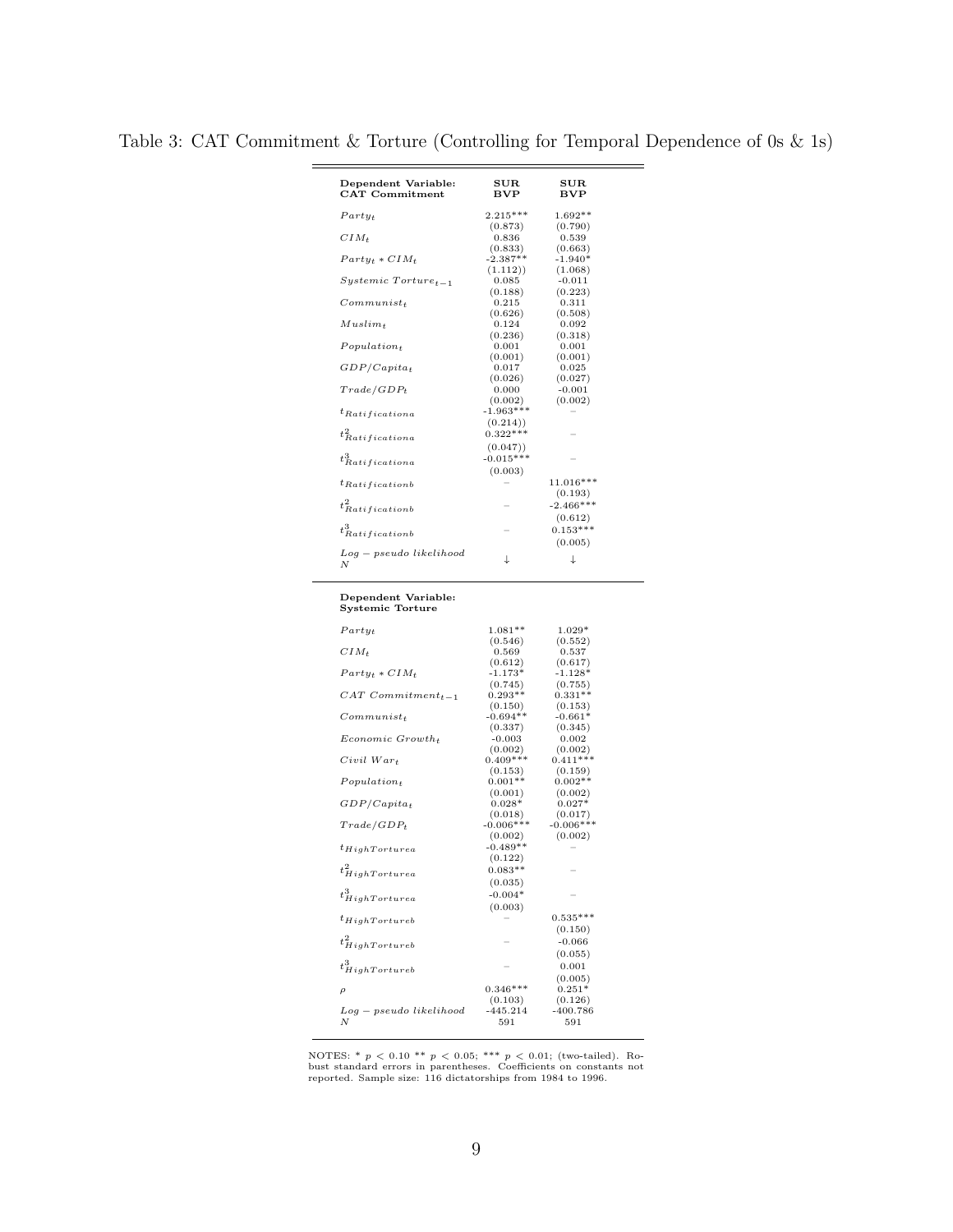| Country            | Year |
|--------------------|------|
| Afghanistan        | 1987 |
| Algeria            | 1989 |
| Azerbaijan         | 1996 |
| Bosnia-Herzegovina | 1993 |
| Bulgaria           | 1986 |
| Burundi            | 1993 |
| Cambodia           | 1992 |
| Cameroon           | 1986 |
| Chad               | 1995 |
| Chile              | 1988 |
| China.             | 1988 |
| Cuba               | 1995 |
| Egypt              | 1986 |
| Ethiopia           | 1994 |
| Georgia            | 1994 |
| Germany, East      | 1987 |
| Guinea             | 1989 |
| Guyana             | 1988 |
| Hungary            | 1987 |
| Ivory Coast        | 1995 |
| Jordan             | 1991 |
| Kuwait             | 1996 |
| Libya              | 1989 |
| Mexico             | 1986 |
| Moldova            | 1995 |
| Morocco            | 1993 |
| Panama             | 1987 |
| Paraguay           | 1990 |
| Peru               | 1988 |
| Senegal            | 1986 |
| Seychelles         | 1992 |
| Somalia            | 1990 |
| Tajikistan         | 1995 |
| Togo               | 1987 |
| Tunisia            | 1988 |
| U.S.S.R.           | 1987 |
| Uganda             | 1986 |
| Uzbekistan         | 1995 |
| Yemen, Republic of | 1991 |
| Zaire              | 1996 |

Table 4: CAT Ratification in Dictatorships, 1984-1996